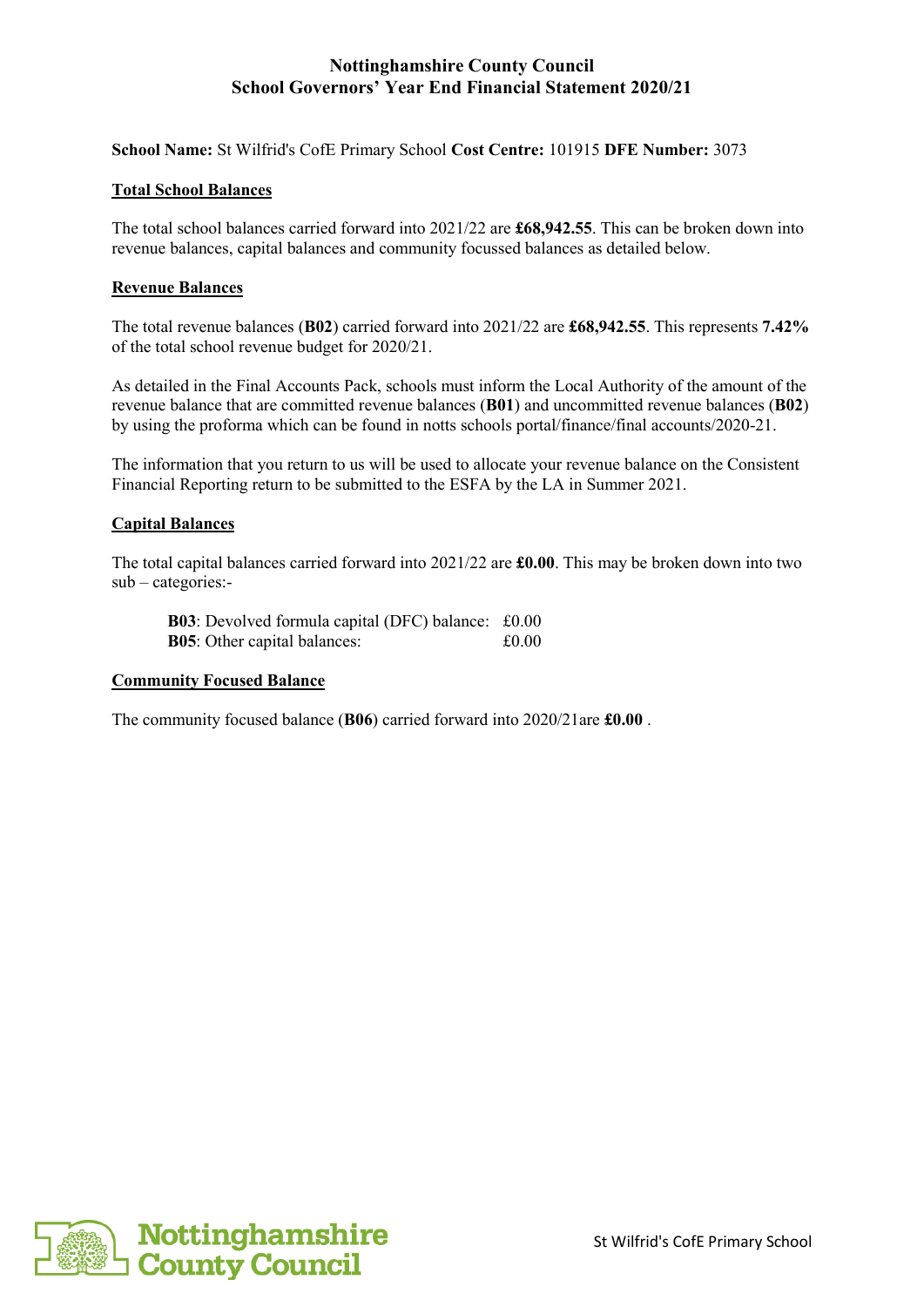## **Nottinghamshire County Council School Governors' Year End Financial Statement 2020/21**

| Ref<br><b>Budget</b><br><b>Actual</b><br><b>Total</b><br><b>Revenue Income</b><br>Funds delegated by the local authority<br>I01<br>£851,860.00<br>£0.00<br>£851,860.00<br><b>I02</b><br>Funding for sixth form students<br>£0.00<br>£0.00<br>£0.00<br><b>I03</b><br>High needs top-up funding<br>£0.00<br>£12,063.00<br>£12,063.00<br><b>I04</b><br>Funding for minority ethnic pupils<br>£0.00<br>£0.00<br>£0.00<br><b>I05</b><br>Pupil premium<br>£39,175.00<br>£0.00<br>£39,175.00<br>Other government grants<br><b>I06</b><br>£0.00<br>£0.00<br>£0.00<br><b>I07</b><br>Other grants and payments received<br>£0.00<br>£0.00<br>£0.00<br>Income from letting premises<br>I08a<br>$\pounds0.00$<br>£0.00<br>£0.00<br>108 <sub>b</sub><br>Other income from facilities and services<br>£83.40<br>£0.00<br>£83.40<br><b>I09</b><br>Income from catering<br>£0.00<br>£6,299.42<br>£6,299.42<br>Receipts from supply teacher insurance claims<br>£0.00<br>110<br>£0.00<br>£0.00<br>Receipts from other insurance claims<br>111<br>£0.00<br>£1,050.33<br>£1,050.33<br>I12<br>Income from contributions to visits etc.<br>£0.00<br>£0.00<br>£0.00<br><b>I13</b><br>Donations and/or voluntary funds<br>£4,681.54<br>£0.00<br>£4,681.54<br><b>I15</b><br>Pupil-focused extended school funding and/or grant<br>£0.00<br>£0.00<br>£0.00<br>I18a<br>Income from Coronavirus Job Retention Scheme<br>£0.00<br>£0.00<br>£0.00<br>I18b<br>Income from COVID-19 exceptional costs grant<br>$\pounds0.00$<br>£0.00<br>£0.00<br>I18c<br>Income from £1bn COVID-19 catch up<br>£0.00<br>£9,520.00<br>£9,520.00<br><b>I18d</b><br>$\pounds0.00$<br>Income from other additional grants<br>£56,109.00<br>£56,109.00<br><b>Total Revenue Income</b><br>£968,727.00<br>£12,114.69<br>£980,841.69<br><b>Revenue Expenditure</b><br>Teaching staff<br>£0.00<br>E <sub>01</sub><br>£488,534.35<br>£488,534.35<br>Supply teaching staff<br>E02<br>£0.00<br>£2,006.85<br>£2,006.85<br>E03<br>Education support staff<br>£0.00<br>£161,028.32<br>£161,028.32 | <b>Total</b>        |
|--------------------------------------------------------------------------------------------------------------------------------------------------------------------------------------------------------------------------------------------------------------------------------------------------------------------------------------------------------------------------------------------------------------------------------------------------------------------------------------------------------------------------------------------------------------------------------------------------------------------------------------------------------------------------------------------------------------------------------------------------------------------------------------------------------------------------------------------------------------------------------------------------------------------------------------------------------------------------------------------------------------------------------------------------------------------------------------------------------------------------------------------------------------------------------------------------------------------------------------------------------------------------------------------------------------------------------------------------------------------------------------------------------------------------------------------------------------------------------------------------------------------------------------------------------------------------------------------------------------------------------------------------------------------------------------------------------------------------------------------------------------------------------------------------------------------------------------------------------------------------------------------------------------------------------------------------------------------------------------------------------------------------------------|---------------------|
|                                                                                                                                                                                                                                                                                                                                                                                                                                                                                                                                                                                                                                                                                                                                                                                                                                                                                                                                                                                                                                                                                                                                                                                                                                                                                                                                                                                                                                                                                                                                                                                                                                                                                                                                                                                                                                                                                                                                                                                                                                      |                     |
|                                                                                                                                                                                                                                                                                                                                                                                                                                                                                                                                                                                                                                                                                                                                                                                                                                                                                                                                                                                                                                                                                                                                                                                                                                                                                                                                                                                                                                                                                                                                                                                                                                                                                                                                                                                                                                                                                                                                                                                                                                      |                     |
|                                                                                                                                                                                                                                                                                                                                                                                                                                                                                                                                                                                                                                                                                                                                                                                                                                                                                                                                                                                                                                                                                                                                                                                                                                                                                                                                                                                                                                                                                                                                                                                                                                                                                                                                                                                                                                                                                                                                                                                                                                      | £823,414.00         |
|                                                                                                                                                                                                                                                                                                                                                                                                                                                                                                                                                                                                                                                                                                                                                                                                                                                                                                                                                                                                                                                                                                                                                                                                                                                                                                                                                                                                                                                                                                                                                                                                                                                                                                                                                                                                                                                                                                                                                                                                                                      | £0.00               |
|                                                                                                                                                                                                                                                                                                                                                                                                                                                                                                                                                                                                                                                                                                                                                                                                                                                                                                                                                                                                                                                                                                                                                                                                                                                                                                                                                                                                                                                                                                                                                                                                                                                                                                                                                                                                                                                                                                                                                                                                                                      | £18,828.00          |
|                                                                                                                                                                                                                                                                                                                                                                                                                                                                                                                                                                                                                                                                                                                                                                                                                                                                                                                                                                                                                                                                                                                                                                                                                                                                                                                                                                                                                                                                                                                                                                                                                                                                                                                                                                                                                                                                                                                                                                                                                                      | £0.00               |
|                                                                                                                                                                                                                                                                                                                                                                                                                                                                                                                                                                                                                                                                                                                                                                                                                                                                                                                                                                                                                                                                                                                                                                                                                                                                                                                                                                                                                                                                                                                                                                                                                                                                                                                                                                                                                                                                                                                                                                                                                                      | £40,420.00          |
|                                                                                                                                                                                                                                                                                                                                                                                                                                                                                                                                                                                                                                                                                                                                                                                                                                                                                                                                                                                                                                                                                                                                                                                                                                                                                                                                                                                                                                                                                                                                                                                                                                                                                                                                                                                                                                                                                                                                                                                                                                      | £0.00               |
|                                                                                                                                                                                                                                                                                                                                                                                                                                                                                                                                                                                                                                                                                                                                                                                                                                                                                                                                                                                                                                                                                                                                                                                                                                                                                                                                                                                                                                                                                                                                                                                                                                                                                                                                                                                                                                                                                                                                                                                                                                      | £0.00               |
|                                                                                                                                                                                                                                                                                                                                                                                                                                                                                                                                                                                                                                                                                                                                                                                                                                                                                                                                                                                                                                                                                                                                                                                                                                                                                                                                                                                                                                                                                                                                                                                                                                                                                                                                                                                                                                                                                                                                                                                                                                      | £0.00               |
|                                                                                                                                                                                                                                                                                                                                                                                                                                                                                                                                                                                                                                                                                                                                                                                                                                                                                                                                                                                                                                                                                                                                                                                                                                                                                                                                                                                                                                                                                                                                                                                                                                                                                                                                                                                                                                                                                                                                                                                                                                      | £548.64             |
|                                                                                                                                                                                                                                                                                                                                                                                                                                                                                                                                                                                                                                                                                                                                                                                                                                                                                                                                                                                                                                                                                                                                                                                                                                                                                                                                                                                                                                                                                                                                                                                                                                                                                                                                                                                                                                                                                                                                                                                                                                      | £13,570.13          |
|                                                                                                                                                                                                                                                                                                                                                                                                                                                                                                                                                                                                                                                                                                                                                                                                                                                                                                                                                                                                                                                                                                                                                                                                                                                                                                                                                                                                                                                                                                                                                                                                                                                                                                                                                                                                                                                                                                                                                                                                                                      | £0.00               |
|                                                                                                                                                                                                                                                                                                                                                                                                                                                                                                                                                                                                                                                                                                                                                                                                                                                                                                                                                                                                                                                                                                                                                                                                                                                                                                                                                                                                                                                                                                                                                                                                                                                                                                                                                                                                                                                                                                                                                                                                                                      | £7,048.00           |
|                                                                                                                                                                                                                                                                                                                                                                                                                                                                                                                                                                                                                                                                                                                                                                                                                                                                                                                                                                                                                                                                                                                                                                                                                                                                                                                                                                                                                                                                                                                                                                                                                                                                                                                                                                                                                                                                                                                                                                                                                                      | £13,250.68          |
|                                                                                                                                                                                                                                                                                                                                                                                                                                                                                                                                                                                                                                                                                                                                                                                                                                                                                                                                                                                                                                                                                                                                                                                                                                                                                                                                                                                                                                                                                                                                                                                                                                                                                                                                                                                                                                                                                                                                                                                                                                      | £20,015.42          |
|                                                                                                                                                                                                                                                                                                                                                                                                                                                                                                                                                                                                                                                                                                                                                                                                                                                                                                                                                                                                                                                                                                                                                                                                                                                                                                                                                                                                                                                                                                                                                                                                                                                                                                                                                                                                                                                                                                                                                                                                                                      | £0.00               |
|                                                                                                                                                                                                                                                                                                                                                                                                                                                                                                                                                                                                                                                                                                                                                                                                                                                                                                                                                                                                                                                                                                                                                                                                                                                                                                                                                                                                                                                                                                                                                                                                                                                                                                                                                                                                                                                                                                                                                                                                                                      | £0.00               |
|                                                                                                                                                                                                                                                                                                                                                                                                                                                                                                                                                                                                                                                                                                                                                                                                                                                                                                                                                                                                                                                                                                                                                                                                                                                                                                                                                                                                                                                                                                                                                                                                                                                                                                                                                                                                                                                                                                                                                                                                                                      | £0.00               |
|                                                                                                                                                                                                                                                                                                                                                                                                                                                                                                                                                                                                                                                                                                                                                                                                                                                                                                                                                                                                                                                                                                                                                                                                                                                                                                                                                                                                                                                                                                                                                                                                                                                                                                                                                                                                                                                                                                                                                                                                                                      | £0.00<br>£52,858.00 |
|                                                                                                                                                                                                                                                                                                                                                                                                                                                                                                                                                                                                                                                                                                                                                                                                                                                                                                                                                                                                                                                                                                                                                                                                                                                                                                                                                                                                                                                                                                                                                                                                                                                                                                                                                                                                                                                                                                                                                                                                                                      |                     |
|                                                                                                                                                                                                                                                                                                                                                                                                                                                                                                                                                                                                                                                                                                                                                                                                                                                                                                                                                                                                                                                                                                                                                                                                                                                                                                                                                                                                                                                                                                                                                                                                                                                                                                                                                                                                                                                                                                                                                                                                                                      | £989,952.87         |
|                                                                                                                                                                                                                                                                                                                                                                                                                                                                                                                                                                                                                                                                                                                                                                                                                                                                                                                                                                                                                                                                                                                                                                                                                                                                                                                                                                                                                                                                                                                                                                                                                                                                                                                                                                                                                                                                                                                                                                                                                                      |                     |
|                                                                                                                                                                                                                                                                                                                                                                                                                                                                                                                                                                                                                                                                                                                                                                                                                                                                                                                                                                                                                                                                                                                                                                                                                                                                                                                                                                                                                                                                                                                                                                                                                                                                                                                                                                                                                                                                                                                                                                                                                                      | £476,505.35         |
|                                                                                                                                                                                                                                                                                                                                                                                                                                                                                                                                                                                                                                                                                                                                                                                                                                                                                                                                                                                                                                                                                                                                                                                                                                                                                                                                                                                                                                                                                                                                                                                                                                                                                                                                                                                                                                                                                                                                                                                                                                      | £1,914.30           |
|                                                                                                                                                                                                                                                                                                                                                                                                                                                                                                                                                                                                                                                                                                                                                                                                                                                                                                                                                                                                                                                                                                                                                                                                                                                                                                                                                                                                                                                                                                                                                                                                                                                                                                                                                                                                                                                                                                                                                                                                                                      | £181,761.28         |
| E04<br>Premises staff<br>£0.00<br>£47,378.66<br>£47,378.66                                                                                                                                                                                                                                                                                                                                                                                                                                                                                                                                                                                                                                                                                                                                                                                                                                                                                                                                                                                                                                                                                                                                                                                                                                                                                                                                                                                                                                                                                                                                                                                                                                                                                                                                                                                                                                                                                                                                                                           | £49,783.67          |
| E05<br>Administrative and clerical staff<br>£0.00<br>£58,127.86<br>£58,127.86                                                                                                                                                                                                                                                                                                                                                                                                                                                                                                                                                                                                                                                                                                                                                                                                                                                                                                                                                                                                                                                                                                                                                                                                                                                                                                                                                                                                                                                                                                                                                                                                                                                                                                                                                                                                                                                                                                                                                        | £56,293.11          |
| <b>E06</b><br>Catering staff<br>£0.00<br>£0.00<br>£0.00                                                                                                                                                                                                                                                                                                                                                                                                                                                                                                                                                                                                                                                                                                                                                                                                                                                                                                                                                                                                                                                                                                                                                                                                                                                                                                                                                                                                                                                                                                                                                                                                                                                                                                                                                                                                                                                                                                                                                                              | £0.00               |
| E07<br>Cost of other staff<br>£0.00<br>£25,510.91<br>£25,510.91                                                                                                                                                                                                                                                                                                                                                                                                                                                                                                                                                                                                                                                                                                                                                                                                                                                                                                                                                                                                                                                                                                                                                                                                                                                                                                                                                                                                                                                                                                                                                                                                                                                                                                                                                                                                                                                                                                                                                                      | £27,114.24          |
| ${\rm E08}$<br>Indirect employee expenses<br>£0.00<br>£0.00<br>£0.00                                                                                                                                                                                                                                                                                                                                                                                                                                                                                                                                                                                                                                                                                                                                                                                                                                                                                                                                                                                                                                                                                                                                                                                                                                                                                                                                                                                                                                                                                                                                                                                                                                                                                                                                                                                                                                                                                                                                                                 | £0.00               |
| E09<br>Staff development and training<br>£0.00<br>£1,261.50<br>£1,261.50                                                                                                                                                                                                                                                                                                                                                                                                                                                                                                                                                                                                                                                                                                                                                                                                                                                                                                                                                                                                                                                                                                                                                                                                                                                                                                                                                                                                                                                                                                                                                                                                                                                                                                                                                                                                                                                                                                                                                             | £2,495.45           |
| E10<br>Supply teacher insurance<br>£0.00<br>£5,484.64<br>£5,484.64                                                                                                                                                                                                                                                                                                                                                                                                                                                                                                                                                                                                                                                                                                                                                                                                                                                                                                                                                                                                                                                                                                                                                                                                                                                                                                                                                                                                                                                                                                                                                                                                                                                                                                                                                                                                                                                                                                                                                                   | £4,933.49           |
| E11<br>Staff-related insurance<br>£0.00<br>£0.00<br>£0.00                                                                                                                                                                                                                                                                                                                                                                                                                                                                                                                                                                                                                                                                                                                                                                                                                                                                                                                                                                                                                                                                                                                                                                                                                                                                                                                                                                                                                                                                                                                                                                                                                                                                                                                                                                                                                                                                                                                                                                            | £0.00               |
| E12<br>Building maintenance and improvement<br>£0.00<br>£9,195.78<br>£9,195.78                                                                                                                                                                                                                                                                                                                                                                                                                                                                                                                                                                                                                                                                                                                                                                                                                                                                                                                                                                                                                                                                                                                                                                                                                                                                                                                                                                                                                                                                                                                                                                                                                                                                                                                                                                                                                                                                                                                                                       | £32,953.78          |
| E13<br>Grounds maintenance and improvement<br>£0.00<br>£4,443.51<br>£4,443.51                                                                                                                                                                                                                                                                                                                                                                                                                                                                                                                                                                                                                                                                                                                                                                                                                                                                                                                                                                                                                                                                                                                                                                                                                                                                                                                                                                                                                                                                                                                                                                                                                                                                                                                                                                                                                                                                                                                                                        | £7,847.26           |
| E14<br>Cleaning and caretaking<br>£0.00<br>£3,880.35<br>£3,880.35                                                                                                                                                                                                                                                                                                                                                                                                                                                                                                                                                                                                                                                                                                                                                                                                                                                                                                                                                                                                                                                                                                                                                                                                                                                                                                                                                                                                                                                                                                                                                                                                                                                                                                                                                                                                                                                                                                                                                                    | £2,441.79           |
| E15<br>$\pounds0.00$<br>£4,297.92<br>Water and sewerage<br>£4,297.92                                                                                                                                                                                                                                                                                                                                                                                                                                                                                                                                                                                                                                                                                                                                                                                                                                                                                                                                                                                                                                                                                                                                                                                                                                                                                                                                                                                                                                                                                                                                                                                                                                                                                                                                                                                                                                                                                                                                                                 | £3,934.50           |
| E16<br>£0.00<br>£11,331.78<br>£11,331.78<br>Energy                                                                                                                                                                                                                                                                                                                                                                                                                                                                                                                                                                                                                                                                                                                                                                                                                                                                                                                                                                                                                                                                                                                                                                                                                                                                                                                                                                                                                                                                                                                                                                                                                                                                                                                                                                                                                                                                                                                                                                                   | £13,713.47          |
| E18<br>Other occupation costs<br>$\pounds0.00$<br>£1,435.90<br>£1,435.90                                                                                                                                                                                                                                                                                                                                                                                                                                                                                                                                                                                                                                                                                                                                                                                                                                                                                                                                                                                                                                                                                                                                                                                                                                                                                                                                                                                                                                                                                                                                                                                                                                                                                                                                                                                                                                                                                                                                                             | £1,864.40           |
| E19<br>$\pounds0.00$<br>Learning resources<br>£20,586.25<br>£20,586.25                                                                                                                                                                                                                                                                                                                                                                                                                                                                                                                                                                                                                                                                                                                                                                                                                                                                                                                                                                                                                                                                                                                                                                                                                                                                                                                                                                                                                                                                                                                                                                                                                                                                                                                                                                                                                                                                                                                                                               | £41,900.77          |
| E20<br>ICT learning resources<br>£0.00<br>£8,815.42<br>£8,815.42                                                                                                                                                                                                                                                                                                                                                                                                                                                                                                                                                                                                                                                                                                                                                                                                                                                                                                                                                                                                                                                                                                                                                                                                                                                                                                                                                                                                                                                                                                                                                                                                                                                                                                                                                                                                                                                                                                                                                                     | £21,410.44          |
| E21<br><b>Examination</b> fees<br>$\pounds0.00$<br>£0.00<br>£0.00                                                                                                                                                                                                                                                                                                                                                                                                                                                                                                                                                                                                                                                                                                                                                                                                                                                                                                                                                                                                                                                                                                                                                                                                                                                                                                                                                                                                                                                                                                                                                                                                                                                                                                                                                                                                                                                                                                                                                                    | $\pounds0.00$       |
| E22<br>Administrative supplies<br>£0.00<br>£1,935.53<br>£1,935.53                                                                                                                                                                                                                                                                                                                                                                                                                                                                                                                                                                                                                                                                                                                                                                                                                                                                                                                                                                                                                                                                                                                                                                                                                                                                                                                                                                                                                                                                                                                                                                                                                                                                                                                                                                                                                                                                                                                                                                    | £2,054.73           |
| E23<br>$\pounds0.00$<br>Other insurance premiums<br>£11,114.00<br>£11,114.00                                                                                                                                                                                                                                                                                                                                                                                                                                                                                                                                                                                                                                                                                                                                                                                                                                                                                                                                                                                                                                                                                                                                                                                                                                                                                                                                                                                                                                                                                                                                                                                                                                                                                                                                                                                                                                                                                                                                                         | £11,298.00          |
| E24<br>Special facilities<br>$\pounds0.00$<br>£0.00<br>£0.00                                                                                                                                                                                                                                                                                                                                                                                                                                                                                                                                                                                                                                                                                                                                                                                                                                                                                                                                                                                                                                                                                                                                                                                                                                                                                                                                                                                                                                                                                                                                                                                                                                                                                                                                                                                                                                                                                                                                                                         | £0.00               |
| E25<br>Catering supplies<br>$\pounds0.00$<br>£42,402.15<br>£42,402.15                                                                                                                                                                                                                                                                                                                                                                                                                                                                                                                                                                                                                                                                                                                                                                                                                                                                                                                                                                                                                                                                                                                                                                                                                                                                                                                                                                                                                                                                                                                                                                                                                                                                                                                                                                                                                                                                                                                                                                | £55,431.78          |
| E26<br>Agency supply teaching staff<br>$\pounds0.00$<br>£0.00<br>£0.00                                                                                                                                                                                                                                                                                                                                                                                                                                                                                                                                                                                                                                                                                                                                                                                                                                                                                                                                                                                                                                                                                                                                                                                                                                                                                                                                                                                                                                                                                                                                                                                                                                                                                                                                                                                                                                                                                                                                                               | $\pounds0.00$       |
| E27<br>Bought-in professional services: curriculum<br>£11,381.00<br>£0.00<br>£11,381.00                                                                                                                                                                                                                                                                                                                                                                                                                                                                                                                                                                                                                                                                                                                                                                                                                                                                                                                                                                                                                                                                                                                                                                                                                                                                                                                                                                                                                                                                                                                                                                                                                                                                                                                                                                                                                                                                                                                                              | £15,444.41          |
| E <sub>28a</sub><br>Bought-in professional services: other (except PFI)<br>£0.00<br>£20,568.46<br>£20,568.46                                                                                                                                                                                                                                                                                                                                                                                                                                                                                                                                                                                                                                                                                                                                                                                                                                                                                                                                                                                                                                                                                                                                                                                                                                                                                                                                                                                                                                                                                                                                                                                                                                                                                                                                                                                                                                                                                                                         | £15,988.01          |
| E <sub>28</sub> b<br>Bought-in professional services: other (PFI)<br>£0.00<br>£0.00<br>£0.00                                                                                                                                                                                                                                                                                                                                                                                                                                                                                                                                                                                                                                                                                                                                                                                                                                                                                                                                                                                                                                                                                                                                                                                                                                                                                                                                                                                                                                                                                                                                                                                                                                                                                                                                                                                                                                                                                                                                         | £0.00               |
| E29<br>$\pounds0.00$<br>£0.00<br>Loan interest<br>£0.00                                                                                                                                                                                                                                                                                                                                                                                                                                                                                                                                                                                                                                                                                                                                                                                                                                                                                                                                                                                                                                                                                                                                                                                                                                                                                                                                                                                                                                                                                                                                                                                                                                                                                                                                                                                                                                                                                                                                                                              | £0.00               |
| Direct revenue financing (RCCO)<br>E30<br>$\pounds0.00$<br>£2,473.00<br>£2,473.00                                                                                                                                                                                                                                                                                                                                                                                                                                                                                                                                                                                                                                                                                                                                                                                                                                                                                                                                                                                                                                                                                                                                                                                                                                                                                                                                                                                                                                                                                                                                                                                                                                                                                                                                                                                                                                                                                                                                                    | $\pounds0.00$       |
| <b>Total Revenue Expenditure</b><br>£0.00<br>£943,194.14<br>£943,194.14                                                                                                                                                                                                                                                                                                                                                                                                                                                                                                                                                                                                                                                                                                                                                                                                                                                                                                                                                                                                                                                                                                                                                                                                                                                                                                                                                                                                                                                                                                                                                                                                                                                                                                                                                                                                                                                                                                                                                              | £1,027,084.23       |
| <b>B/Fwd</b><br>C/Fwd<br><b>Revenue Balances</b><br>Movement<br>from 2019/20<br>to 2021/22                                                                                                                                                                                                                                                                                                                                                                                                                                                                                                                                                                                                                                                                                                                                                                                                                                                                                                                                                                                                                                                                                                                                                                                                                                                                                                                                                                                                                                                                                                                                                                                                                                                                                                                                                                                                                                                                                                                                           |                     |
| <b>B01 and B02</b><br>£31,295.00<br>£37,647.55<br>£68,942.55                                                                                                                                                                                                                                                                                                                                                                                                                                                                                                                                                                                                                                                                                                                                                                                                                                                                                                                                                                                                                                                                                                                                                                                                                                                                                                                                                                                                                                                                                                                                                                                                                                                                                                                                                                                                                                                                                                                                                                         |                     |